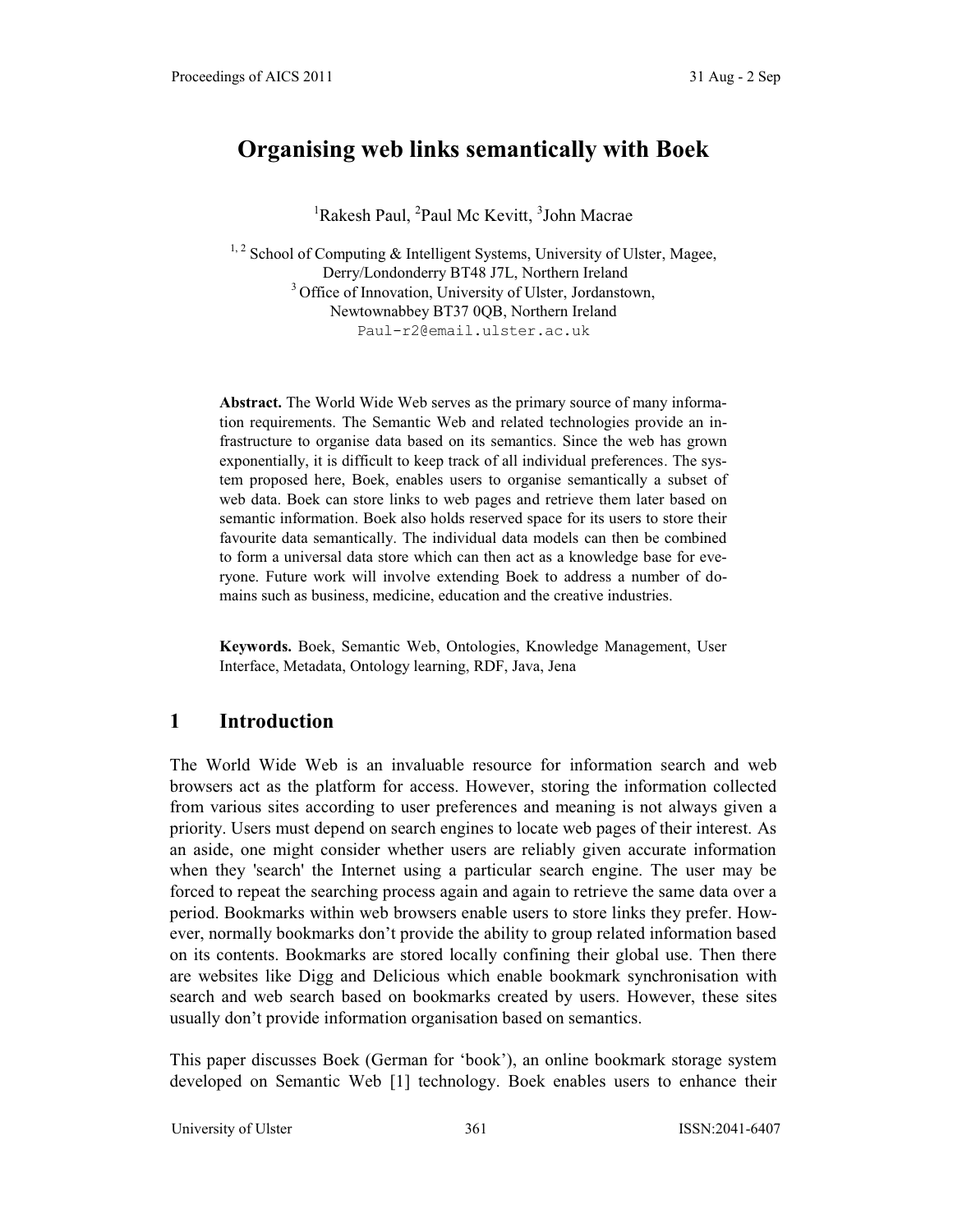information base with favourite links and lookup for links based on titles, subjects, authors and URLs. Boek utilises some of the latest graphical user design techniques and open source tools for accessing Semantic Web capabilities. Boek's open source framework implementation can be used to develop any semantic web based applications. This paper explores requirements analysis, architectural design, implementation and evaluation of Boek. The paper is organised as follows: Section 2 discusses background and literature review; Section 3 discusses Design and implementation of Boek; Section 4 discusses testing and evaluation of Boek and Section 5 relates Boek to other work. Finally, Section 6 discusses conclusions and future work that can extend Boek's architecture, not just for bookmarks, but to any useful information content.

## **2 Background and Literature Review**

In this section we discuss semantic web fundamentals and related work on applications for generating and storing data based on its semantics.

### **2.1 Semantic Web Fundamentals**

The Semantic Web enables integration of diverse knowledge bases to a single point of access. The following features of the Semantic Web can be utilised to organise and group data.

### 2.1.1 Explicit metadata

Currently the web holds data that is more useful to humans than to computers. The Semantic Web tackles this issue by introducing metadata [2], which is data about data. In addition to containing formatting information aimed at humans, metadata can also contain information about its content. Thus metadata captures part of the meaning of data. The Semantic Web employs languages like RDF (Resource Description Framework) [2] to define the syntax of metadata information. For example, the RDF data for a health treatment centre is shown in Figure 1.

### 2.1.2 Ontologies

Ontologies [3] are vocabularies for expressing metadata. Typically, ontologies consist of a finite list of terms, and relationships between these terms. The terms denote important concepts (classes of objects) of the domain. For example, in a university setting, staff members, students, courses, lecture rooms and disciplines are some important concepts. Relationships define how these concepts are interrelated to give a meaning to the university setting. Ontologies provide shared understanding for a domain.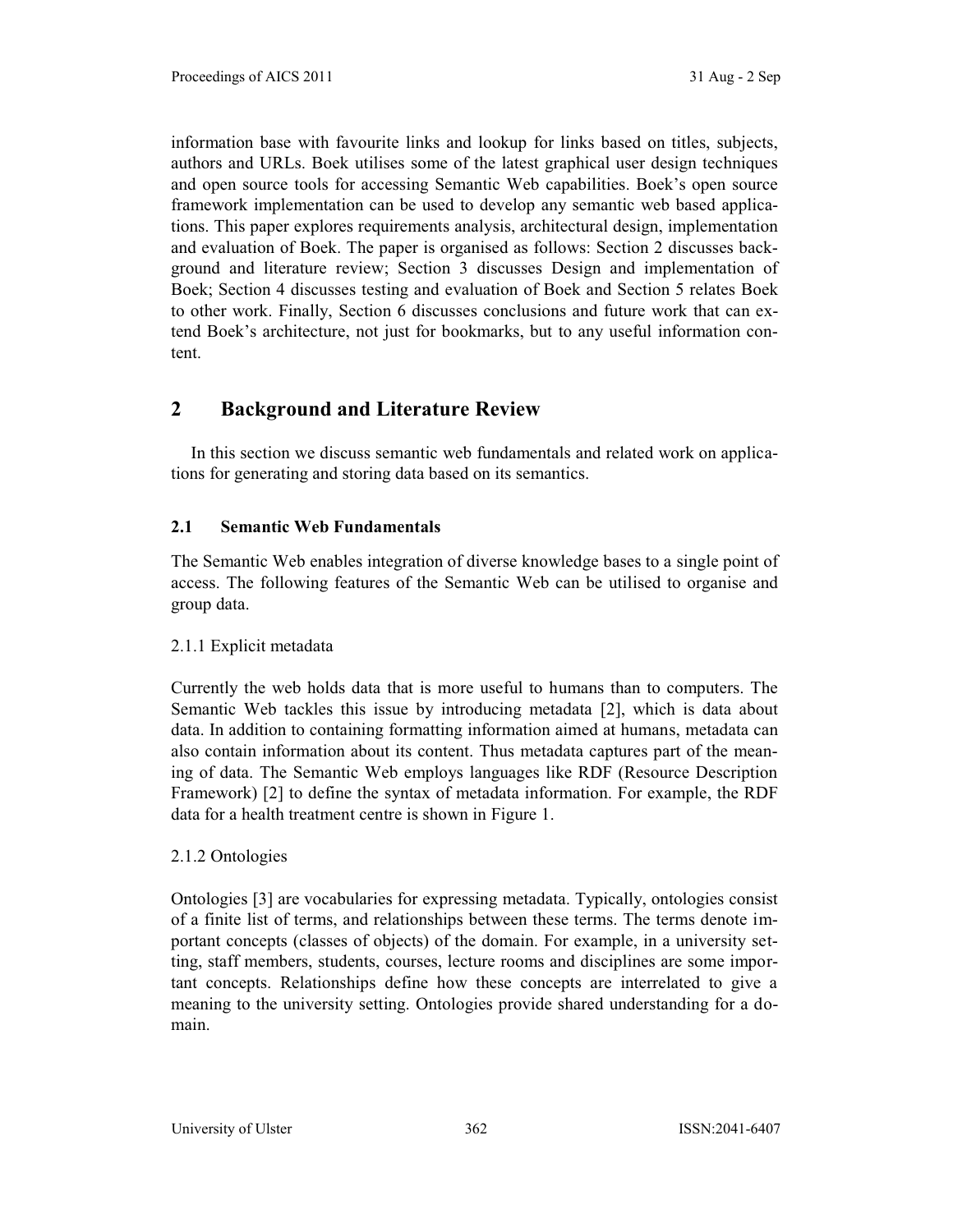The ontology vocabularies are defined using RDFS (Resource Description Framework Schema) and OWL (Web Ontology Language) [4] description languages. RDF Schema serves as the meta-language or vocabulary to define properties and classes of RDF resources. OWL has a richer vocabulary which describes properties and classes, relations between classes (e.g. disjointness), cardinality (e.g., "exactly one"), equality, and characteristics of properties (e.g., symmetry).

```
<company>
```

```
<treatmentOffered>Ayurvedic Rejuvenation </treatmentOffered>
    <companyName>Heritage of India</companyName>
    <location>
         <country>India</country>
         <state>Kerala</state>
         <city>Palagath</city>
    </location>
</company>
```
**Fig. 1.** Encoding metadata information for a health treatment center

### 2.1.3 Logic and Proof

*Logic* [2] derives conclusions from a set of relations. Logic facilitates inference about knowledge and derives explicit data from implicit data. In the Semantic Web context logical reasoning establishes consistency and correctness of data sets. For instance, consider the following example where the Semantic Web can infer some explicit data from the available knowledge:

> Flipper is a Dolphin (known relationship) Every Dolphin is also a Mammal (known relationship) Flipper is a Mammal (inferred relationship using logic)

The advantage of Logic is that it can explain how conclusions are derived. That is, logic can retrace the entire procedure involved in deriving a conclusion. *Proofs* trace or explain the steps of logical reasoning.

### **2.2 Semantic Web Applications**

There are solutions like MIT lab's Piggy Bank  $[5]$  which can facilitate generation and storage of semantic data from existing web pages. Piggy Bank extracts information from existing Web pages and stores it in RDF. Piggy Bank employs custom software for screen scraping and storing extracted data locally. There is also an option for users to publish this data to a Semantic Bank [5] (Server for storing semantic data) and use it later on demand. The Semantic Bank can then be used by other users to find more granular information on different topics. SemCards [6] are machine and humanreadable entities that allow non-experts to create and use semantic content with ease, whilst allowing machines to participate in the knowledge organisation process.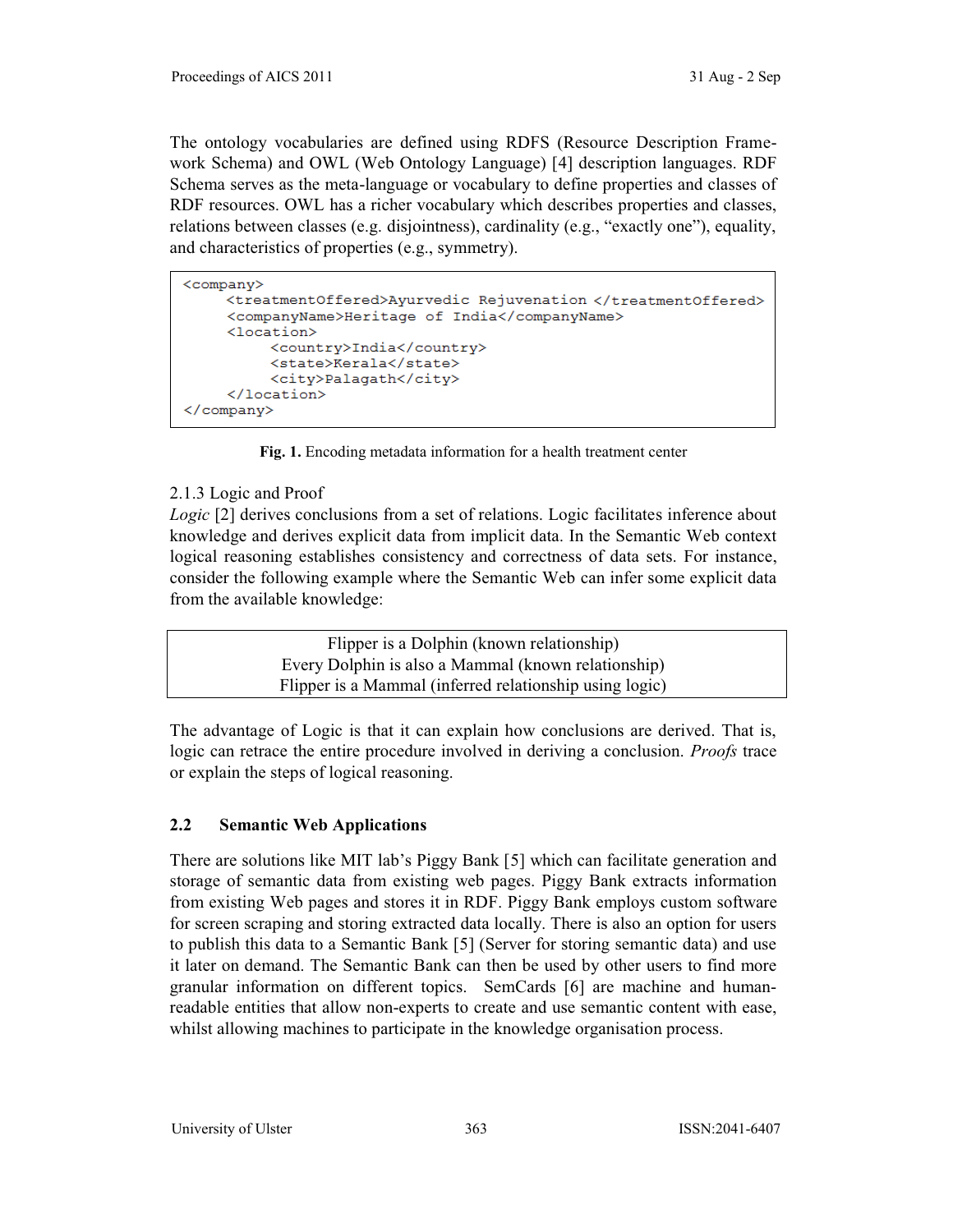Wilks [7] discusses three distinct views on the Semantic Web, principally with reference to the issue of the relationship of natural language structure to knowledge representation and asks the question, "what are its semantics?". Mc Kevitt  $[8]$  discusses the requirement for semantic representations to be multimodal.

## **3 Boek Design and Implementation**

Our system, Boek, is a Rich Internet Application (RIA) aimed at providing an engaging experience to its users. Boek integrates seamlessly the most recent advancements in RIA and Semantic Web technologies with the ever popular Java and MySQL [9] development environments. Figure 2 shows the architectures of Boek and Flex [10]. Boek's user interface consists of Adobe Flex designed web pages. The middle tier uses Cairngorm Model View Controller (MVC) [11] architecture and BlazeDS [12] for remote messaging services. Jena API [13] forms the semantic web based database tier. The semantically organised data is persisted to a MySQL database.



 $(a)$  (b)

**Fig. 2.** Boek (a) and Flex (b) architectures

## **3.1 Software Analysis**

Software utilised in Boek includes Adobe Flex, Cairngorm, BlazeDS, RDF, Jena Semantic Web Framework, SPARQL with Jena SDB and ARQ APIs.

*Adobe<sup>®</sup> Flex®* [10] is a Rich Internet application (RIA) offering a rich, engaging experience that improves user satisfaction and increases productivity*.* It is an open source framework for developing intuitive web applications by leveraging the Adobe® Flash® Player and Adobe AIR® runtimes. RIA combines the best of desktop, web and communication technologies to provide better quality web applications.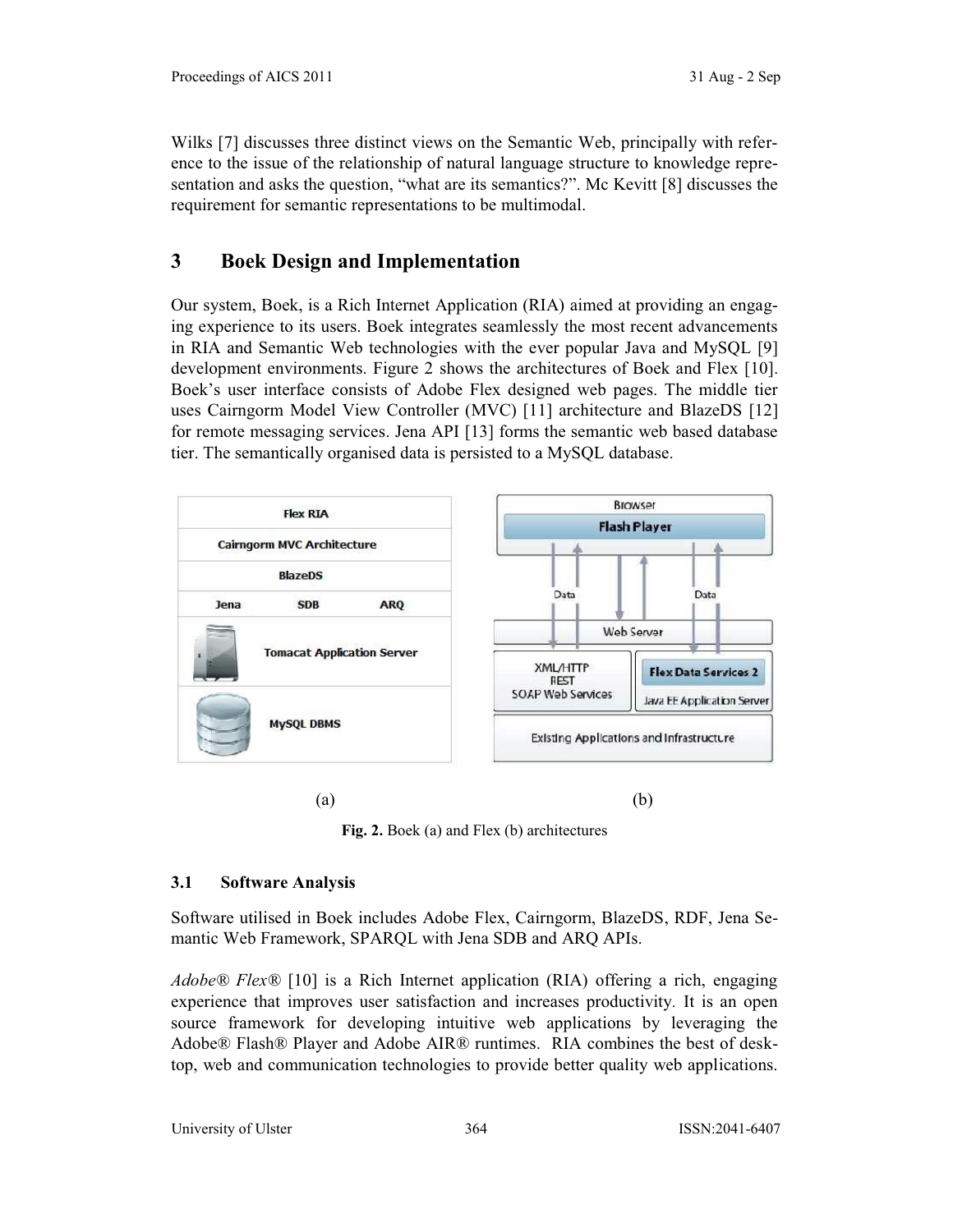Flex produces Flash player compatible files which can run in a flash player enabled browser. Representational State Transfer (REST) is a style of software architecture for distributed hypermedia systems such as the World Wide Web.

*Cairngorm* [11] is a framework used to deliver successful Flex projects in enterprise. Cairngorm is an ActionScript library for building applications based on the Model-View-Controller (MVC) design pattern. It is an approach for organising and partitioning code and packages, component functionality and roles. Cairngorm encourages developers to identify, organise, and separate code based on its roles/responsibilities. The Flex and Cairngorm micro architecture forms the client side logic of Boek.

*BlazeDS* [12] is a free open source server-based Java remoting and web messaging technology that enables developers to easily connect to back-end distributed data and push data in real-time to Adobe® Flex and Adobe AIRTM applications for more responsive RIA experiences. BlazeDS provides a set of services that helps a client-side application to connect to server-side data, and pass data amongst multiple clients connected to the server. BlazeDS implements real-time messaging between clients.

A BlazeDS application consists of two parts: (1) The client-side application: A BlazeDS client application is typically an Adobe Flex or AIR application. Flex and AIR applications use Flex components to communicate with the BlazeD Server; (2) The BlazeDS server: The BlazeDS server runs in a web application on a J2EE application server. BlazeDS includes three preconfigured web applications that can be used as the basis of application development. Boek utilises the messaging application of the BlazeDS.

*Resource Description Framework (RDF)* [2] plays the role of describing data and meta-data. RDF is written in XML and is designed to be read and understood by computers and is not designed for being displayed to end users. The fundamental concepts of RDF are: (1) *Resources* is an object; a "thing" that is being defined. Resources may be e.g. authors, books and publishers; (2) *Properties* are special kinds of resources, and describe relations between resources, e.g. "written by", "age" and ³title´; (3) *Property Values* can either be resources, or literals [atomic values (strings)]. Figure 3 shows different RDF concepts.

RDF identifies concepts using Web identifiers (URIs), and describes resources with properties and property values.

Statements assert the properties of a resource. A statement is an object-attribute-value triple, consisting of: (1) Resource (2) Property (3) Property Value.

Consider the statement, "The author of http://www.something.com/rdf is someone". The subject of the above statement is: http://www.something.com/rdf, the predicate is: author and the object is: Someone. Figure 4 shows the graphical representation of the above mentioned RDF statement.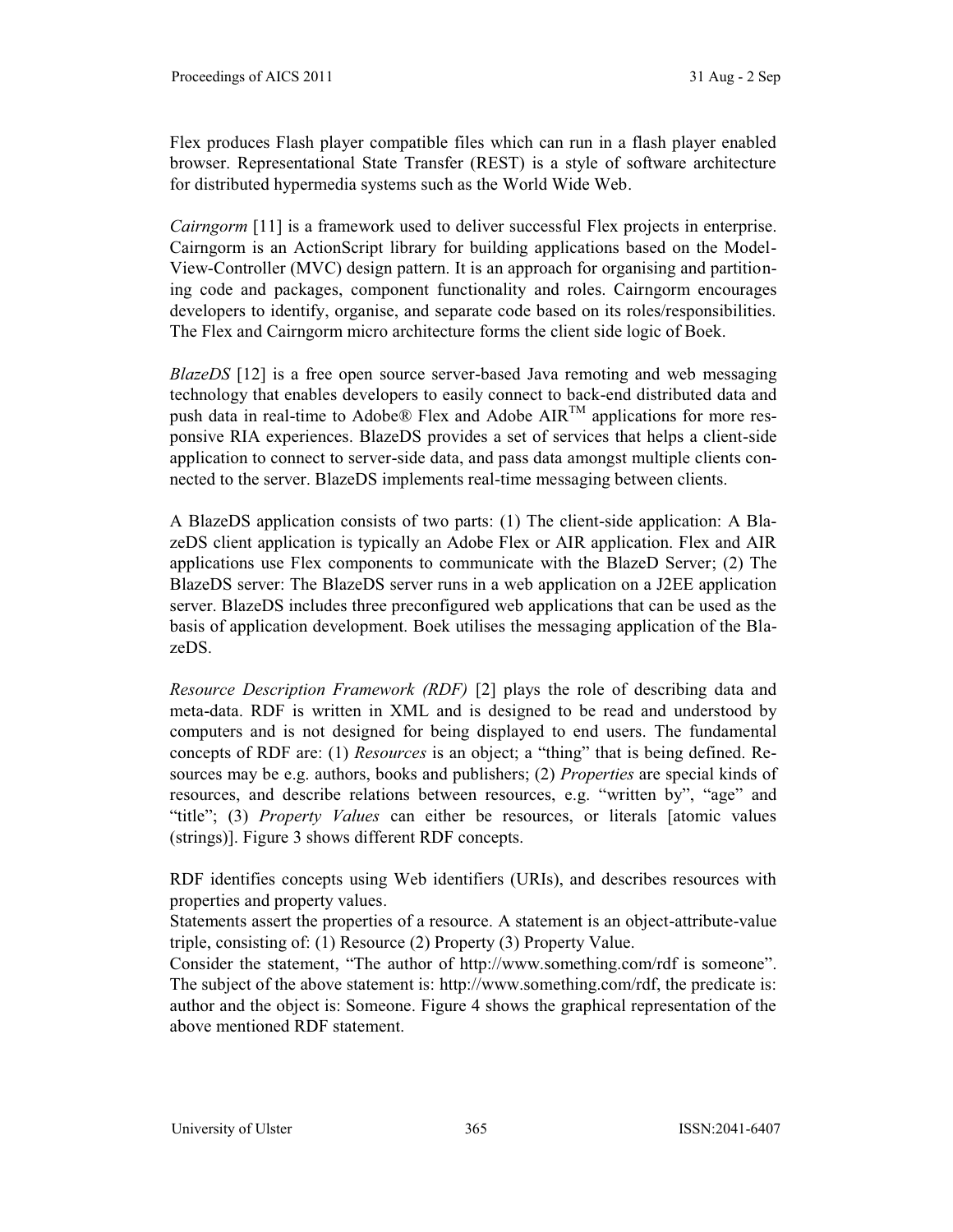

**Fig. 3.** RDF resources, property and property values



**Fig. 4.** RDF graph representation of a statement

*Jena Semantic Web Framework* [13] is a Java framework for building Semantic Web applications. It provides a programming environment for RDF, RDFS (Resource Description Framework Schema), OWL (Web Ontology Language), and SPARQL (Query Language for RDF) and includes a rule-based inference engine. Jena can facilitate creating and manipulating RDF graphs like that shown in Figure 4. Jena has object classes to represent graphs, resources, properties and literals. The interfaces representing resources, properties and literals are called Resource, Property and Literal respectively. In Jena, a graph is called a model and is represented by the Model interface. The code to create the graph, or model, is shown in Figure 5.

| SELECT ?x ?author<br><b>WHERE</b><br>?x type:author ?author |         |  |
|-------------------------------------------------------------|---------|--|
| Executing the query will give the following result          |         |  |
|                                                             | author  |  |
| http://www.something.com/rdf is someone"                    | Someone |  |

**Fig. 5.** A sample SPARQL query for the RDF graph shown in Fig. 4

University of Ulster 366 ISSN:2041-6407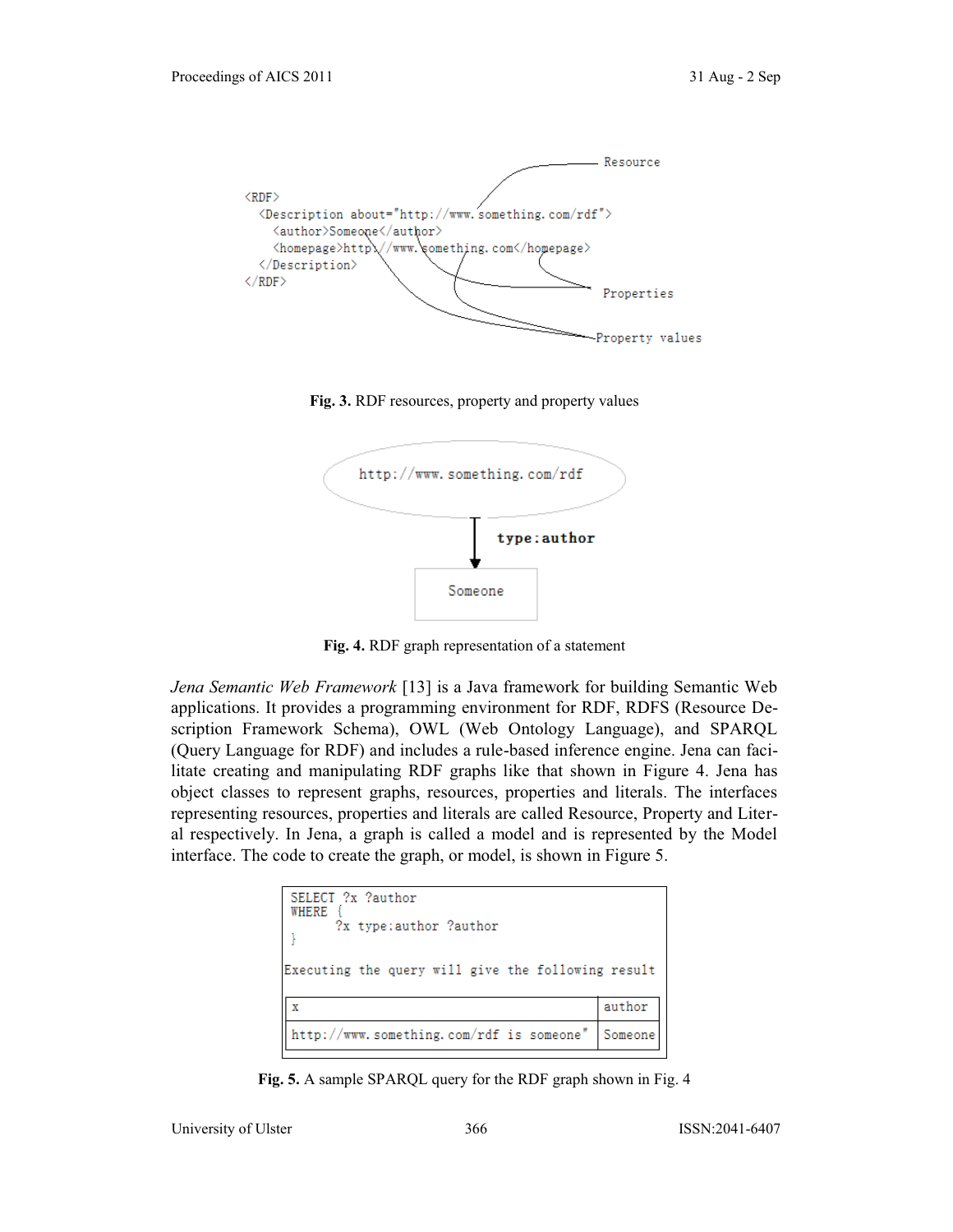*SPAROL* [14] is a query language and data access protocol for the Semantic Web. Data access means reading information, not writing (updates). SPARQL is defined in terms of a RDF data model and will work for any data source that can be mapped into RDF. SPARQL can be used to retrieve information from a RDF graph. SPARQL can also construct information dynamically from the existing graphs.

*SDB* [15] is a Jena component for storage and querying, specifically for the SPARQL language. The RDF model is created in a database rather than in files enabling massive RDF data storage. Most of the popular databases are supported by SDB. Boek uses MySQL as its database management system for storing the RDF data. The general syntax for creating a model with SDB is shown below in Figure 6. Though SDB provides an inbuilt querying API, Boek utilises the more powerful Jena ARQ API for SPARQL querying.

```
// Create database connection to the desired database
Connection connection = DriverManager.getConnection("database url");
// Create a SDB database connection using the above connection
DBConnection dbConnection = new DBConnection (connection, 'Mysql')
// Mysql being the dbms type
//Create RDF model in the db
Model model = Mode1RDB.createMode1(dbConnection, "mode1name");
```
**Fig. 6.** Code for creating RDF model using SDB

*ARQ* [16] is a query engine for Jena that supports the SPARQL RDF Query language. ARQ provides java classes and interfaces that will facilitate constructing and executing queries. ARQ also provides functionalities to parse the results of query execution against a RDF data store. Sample code for querying Boek's knowledge base is shown below in Figure 7.

*MySQL* [9] is a relational database management system (RDBMS). MySQL provides a resource for consistent, reliable and scalable RDF storage for Boek.

### **3.2 Boek Implemenation**

Implementation of Boek includes the front end (graphical user interface) design using Adobe Flex and middle tier design using the Adobe Cairngorm framework. Boek utilises the BlazeDS messaging service to interact with its backend database. Once a request for semantic lookup reaches the backend server, Jena and ARQ API's interact with semantic web data stored using SDB to retrieve necessary information. The results are then parsed and send back to the front end.

Appendixes A shows screen shorts of the Boek interface. Figure 8 shows the 'Find/Search' user interface of Boek. Users can search for bookmarks based on dif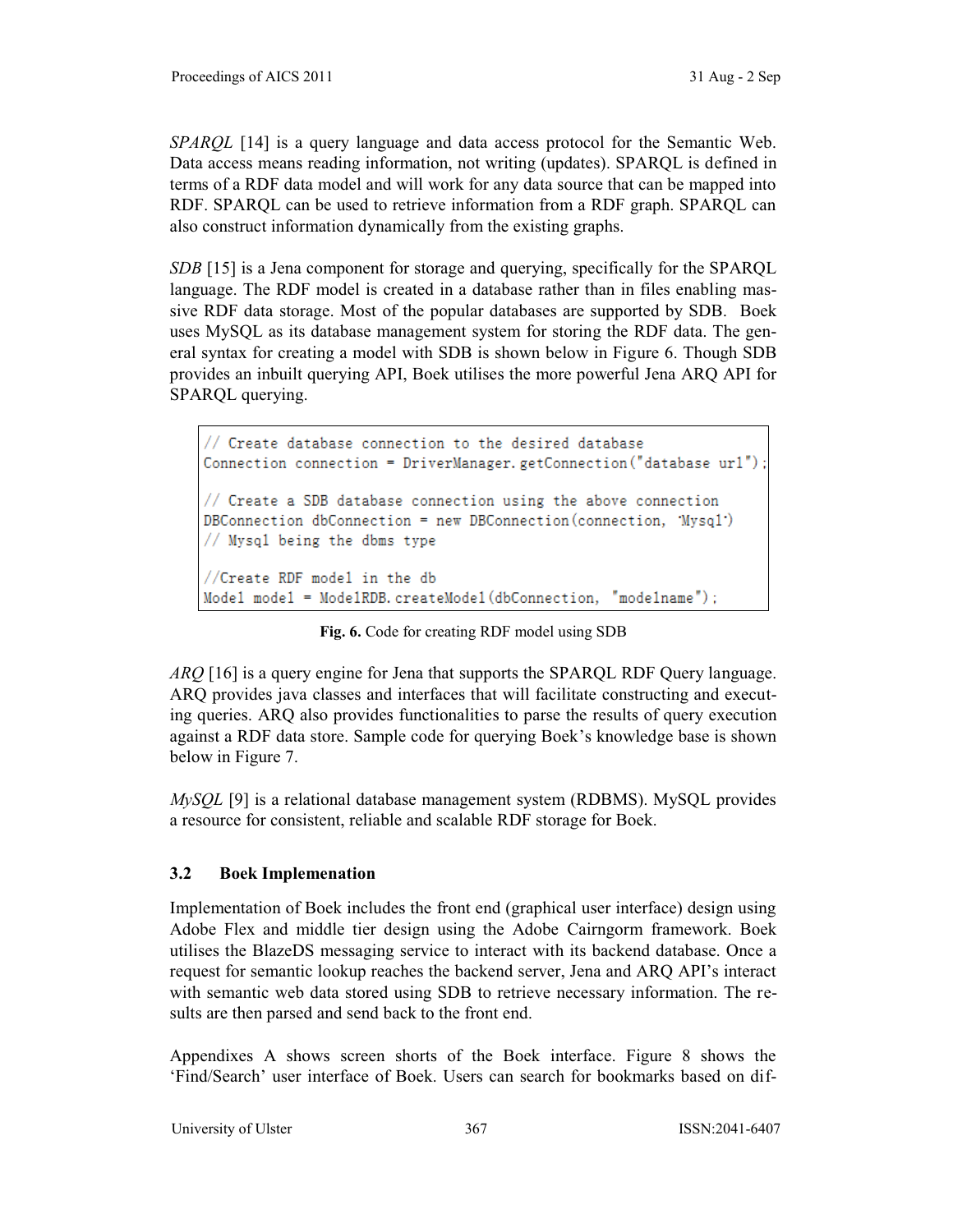ferent properties of a stored bookmark such as title, author, URL and description. They can also search using multiple keywords as shown in Figure 9. Figure 10 shows the result of adding a new bookmark to Boek. Figure 13 shows the SPARQL query with multiple search values for obtaining the results shown in Figure 10.

```
// Sparql query string
String queryString = "SELECT ?x ?author" WHERE {?x type:author ?author}"
// Creating a Query Object from the query string
Query query = QueryFactory. create (queryString);
// Creating Query execution for
QueryExecution qexec = QueryExecutionFactory. create (query, model);
// model being an RDF graph
// Executing the query against the model
rs = qexec. execSelect();
// Iterate the result of query execution
while (rs. hasNext()) {
// Get the query solution for parsing
      QuerySolution qs = rs.nextSolution();
      // parse the query solution for individual result
      parse(qs);
```
**Fig. 7.** Jena ARQ code for querying SPARQL

## **4 Testing and Evaluation of Boek**

The testing process applied to Boek falls under the following categories: (1) Developer Testing; (2) Integration Testing; (3) Graphical User Interface (GUI) Testing and (4) User Acceptance Testing (UAT).

Developer testing was performed at different development phases to ensure Boek satisfied the requirements specified at the beginning of that phase. Each module developed was tested to check it was performing according to the requirements. Both the user interface and backend Java code were subjected to this process. Java modules were tested by creating standalone applications and passing test data to the methods from the standalone applications. Once the method passed this test, it was then integrated within Boek. Integration testing helped to identify problems that occurred when independently developed modules were added to Boek. This was particularly helpful to spot errors when standalone Java applications were integrated to Boek.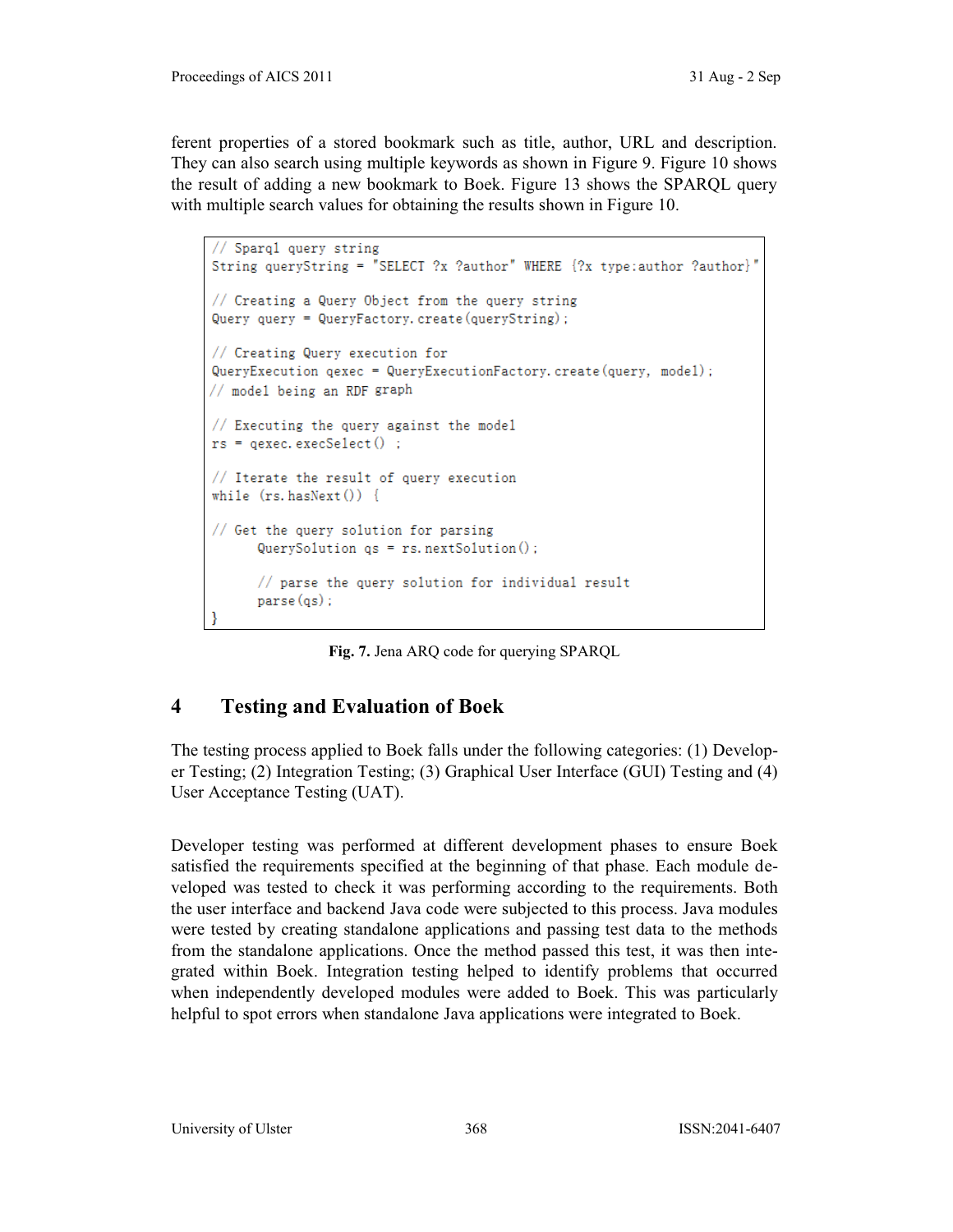Graphical User Interface (GUI) testing was performed to ensure the accessibility, responsiveness and efficiency of Boek. Accessibility testing checked whether users can enter, navigate and exit from the different views of Boek with ease. Responsiveness of Boek analysed whether users were receiving appropriate response messages for their actions. Finally, efficiency of Boek defined the pace of responsiveness. Since Boek utilises RIA capabilities this testing was critical. User Acceptance testing was performed to analyse the usefulness of Boek. The suggestions received were then updated within the initial requirements for Boek.

Boek was primarily designed to evaluate the capabilities of the semantic web to store data semantically. Boek enables users to search bookmarks based on title, author, description or URL. The information stored using Boek is limited to bookmarks. However, utilising full capabilities of the semantic web requires the creation of ontologies [17]. Use of more powerful languages like RDFS and OWL is necessary to provide information based on logic and inference. Ontology learning [18] is essential for creating dynamic meaningful ontologies from existing data stored as RDF.

### **5 Relation to other work**

Boek's architecture is highly scalable by providing a clear isolation between the user interface and the semantic web based backend. Boek was designed taking inspiration from MIT PiggyBank [5] and SemCards [6] with a view to scale them to a personal knowledge repository. Like in PiggyBank, a bookmark once stored can be retrieved by any other user based on semantics. Users can also recommend links to friends or colleagues. What distinguishes Boek from other social bookmarking web sites like Digg and Delicious is its ability to store information about personal documents with slight modification.

#### **6 Conclusion and future work**

The World Wide Web facilitates universal collaboration of information spaces. The openness of the web has come with a price. Web pages holding valuable information are almost hidden from most expected users due to information overload. Semantic Web technologies were proposed as a solution to add meaning to information on the web. However, applying the Semantic Web to billions of existing web pages is challenging. This can be achieved by enabling individual web users to create their own semantic web content. The system Boek discussed here utilises capabilities of Semantic Web technologies to provide a meaningful bookmarking technique. Boek is driven by open source technologies such as Adobe Flex, Jena API and MySQL DBMS resulting in a cost effective application with high scalability.

Future work on Boek includes replacing the Flex based GUI with a web browser plug-in. Currently Boek only enables the addition of bookmarks based on semantics.

University of Ulster 369 ISSN:2041-6407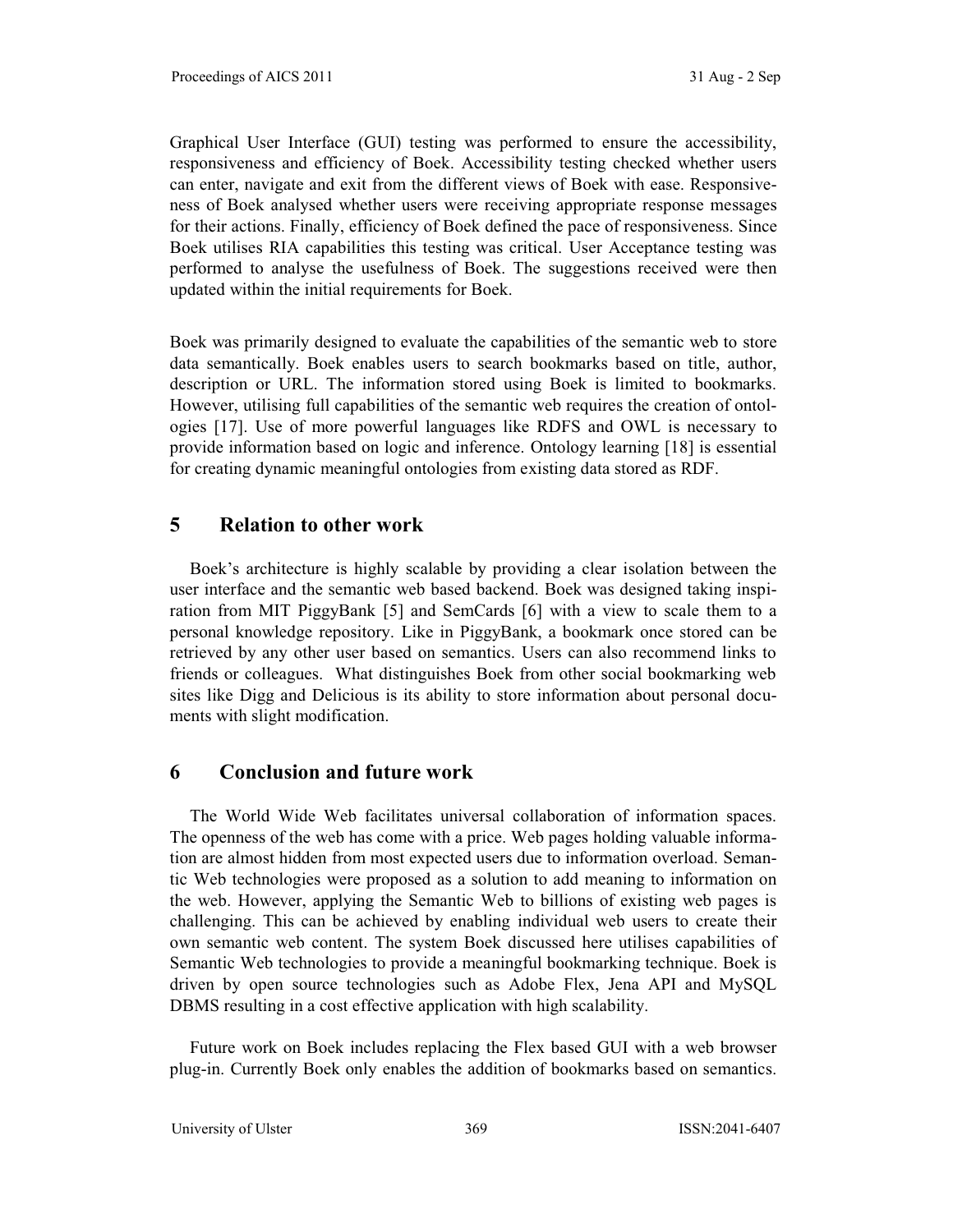However, with little effort Boek can be enhanced to organise all individual information requirements. Ontology learning extracts relevant domain terms from a different link content and relates them to appropriate concepts in a general-purpose ontology [19], [20], [21]. This will eliminate the requirement for users to add semantic information about links. Furthermore, this can enable building clusters of domain data which can be shared between different users. Also, facilities can be added to automatically publish useful links and information from one user to others.

## **7 References**

- 1. Berners-Lee, T., Hendler, J. and Lassila, O.: The semantic web a new form of web content that is meaningful to computers will unleash a revolution of new possibilities. In Scientific American 284.  $(2001)$  34–43, May
- 2. Passin, T. B.: Explorer's Guide to the Semantic Web. Greenwich, CT: Manning (2004)
- 3. van Harmelen, F.: Semantic Web Technologies as the Foundation of the Information Infrastructure. In: P. van Oosterom, S. Zlatanove (eds.), Creating Spatial Information Infrastructures: Towards the Spatial Semantic Web, 37-54. London: CRC Press (2008)
- 4. Janev, V., Vranes, S.: Semantic Web Technologies: Ready for Adoption?, IT Professional, Vol. 11, No. 5. (2009) 8-16
- 5. Huynh, D., Mazzocchi, S., Karger, D.: Piggy Bank: Experience the Semantic Web Inside Your Web Browser, Lecture Notes in Computer Science, Vol. 3729. (2005) 413-430
- 6. Thórisson, K.R., Spivack, N., Wissner, J.M.: SemCards: A New Representation for Realizing the Semantic Web. ICCCI-2009, Wroclaw, Poland, October 5-7. (2009) 425-436
- 7. Wilks, Y.: The Semantic Web: Apotheosis of Annotation, but What Are Its Semantics?, Intelligent Systems, IEEE , Vol.23, No.3. (2008) 41-49, May-June
- 8. Mc Kevitt, P.: Advances in Intelligent MultiMedia: MultiModal semantic representation, In Proceedings of the Pacific Rim International Conference on Computational Linguistics (PACLING-05), Hiroshi Sakaki (Ed.), Meisei University (Hino Campus), Hino-shi, Tokyo Japan. (2005) 2-13, August
- 9. MySQL: http://www.mysql.com/ (2011)
- 10. Adobe Flex: http://www.adobe.com/products/flex/ (2011)
- 11. Adobe Flex Cairngorm: http://opensource.adobe.com/wiki/display/cairngorm/Cairngorm (2011)
- 12. Adobe Flex BlazeDS: http://opensource.adobe.com/wiki/display/blazeds/BlazeDS (2011)
- 13. Jena API: http://jena.sourceforge.net/ (2011)
- 14. SPARQL Query Language for RDF: http://www.w3.org/TR/rdf-sparql-query/ (2011)
- 15. Jena SDB database for Jena: http://openjena.org/SDB/ (2011)
- 16. Jena ARQ API: http://jena.sourceforge.net/ARQ/app\_api.html (2011)
- 17. Hepp, M.: Possible Ontologies: How Reality Constrains the Development of Relevant Ontologies, , IEEE Internet Computing, Vol. 11, No. 1. (2007) 90-96
- 18. Maedche, A.; Staab, S.: Ontology learning for the Semantic Web, IEEE Intelligent Systems , Vol.16, No. 2. (2001) 72- 79, Mar-Apr
- 19. Alani, H., Hall, W., O'Hara, K., Shadbolt, N., Szomszor, M. & Chandler, P,: Building a Pragmatic Semantic Web, IEEE Intelligent Systems, Vol. 23, No. 3. (2008) 61-68
- 20. Benjamins, V.R.: Near-Term Prospects for Semantic Technologies, IEEE Intelligent Systems, Vol. 23, No. 1. (2008) 76-88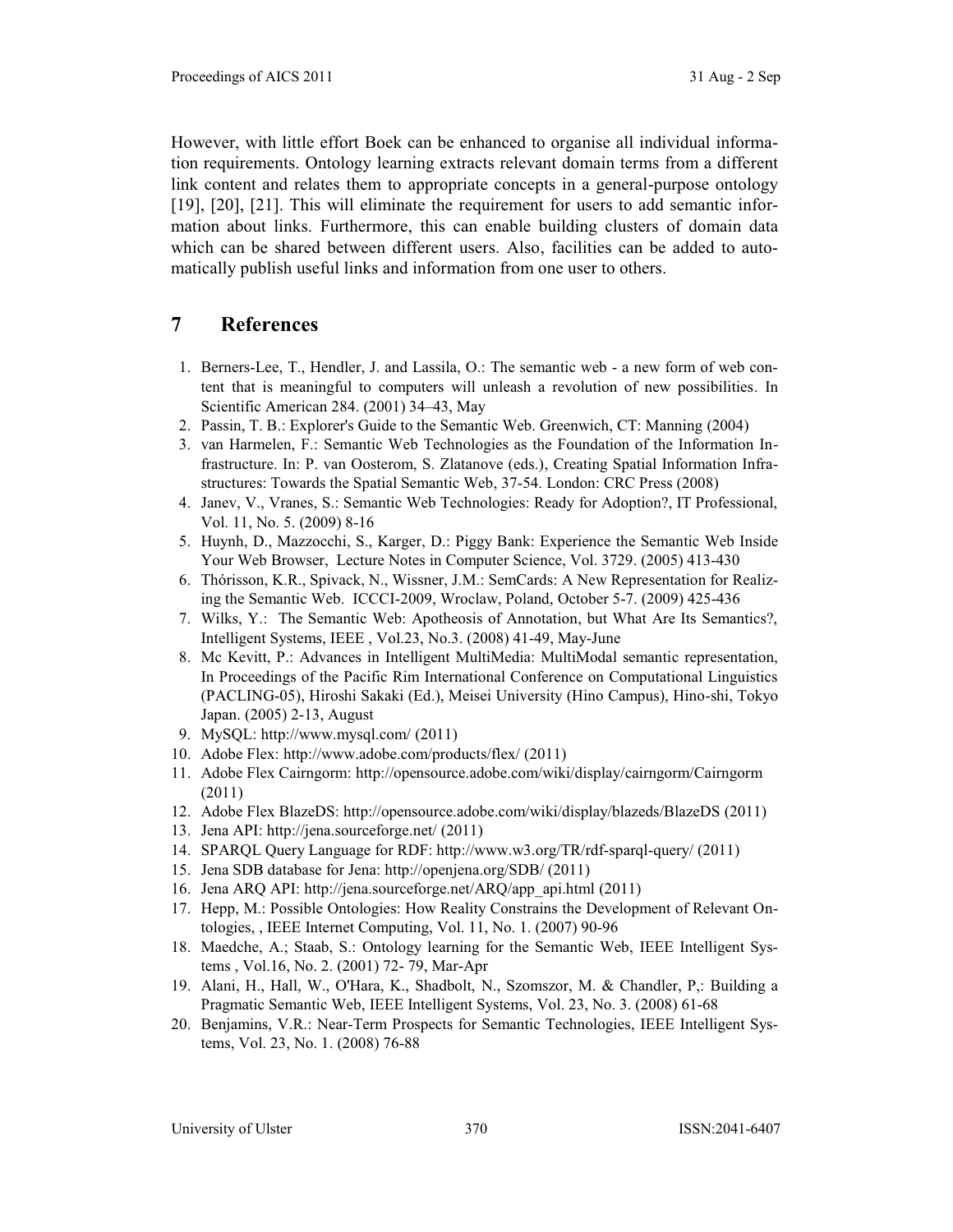21. d'Aquin, M., Motta, E., Sabou, M., Angeletou, S., Gridinoc, L., Lopez, V. & Guidi, D.: Toward a New Generation of Semantic Web Applications, IEEE Intelligent Systems, Vol. 23, No. 3. (2008) 20-28

# **Appendix A**

| <b>Boek</b> Encwledge Matters                                                   |                                    |
|---------------------------------------------------------------------------------|------------------------------------|
| <b>Find something from Boek</b>                                                 |                                    |
| Info * se                                                                       | <b>Title</b><br>$\pmb{\mathrm{v}}$ |
| semantic web: Sesame API by Open RDF                                            |                                    |
| semantic web: A Semantic Web Primer by Grigoris Antoniou and Frank van Harmelen |                                    |
|                                                                                 |                                    |
| Fig. 8. Search title                                                            |                                    |

| <b>Boek</b> Enowhedge Matters |                                                                                                                   |   |  |  |  |
|-------------------------------|-------------------------------------------------------------------------------------------------------------------|---|--|--|--|
|                               | <b>Find something from Boek</b><br>Info $*$ jena, semantic<br>Title                                               | ▼ |  |  |  |
|                               | Semantic Web: Jena API by Jena<br>semantic web: A Semantic Web Primer by Grigoris Antoniou and Frank van Harmelen |   |  |  |  |

**Fig. 9.** Search using multiple terms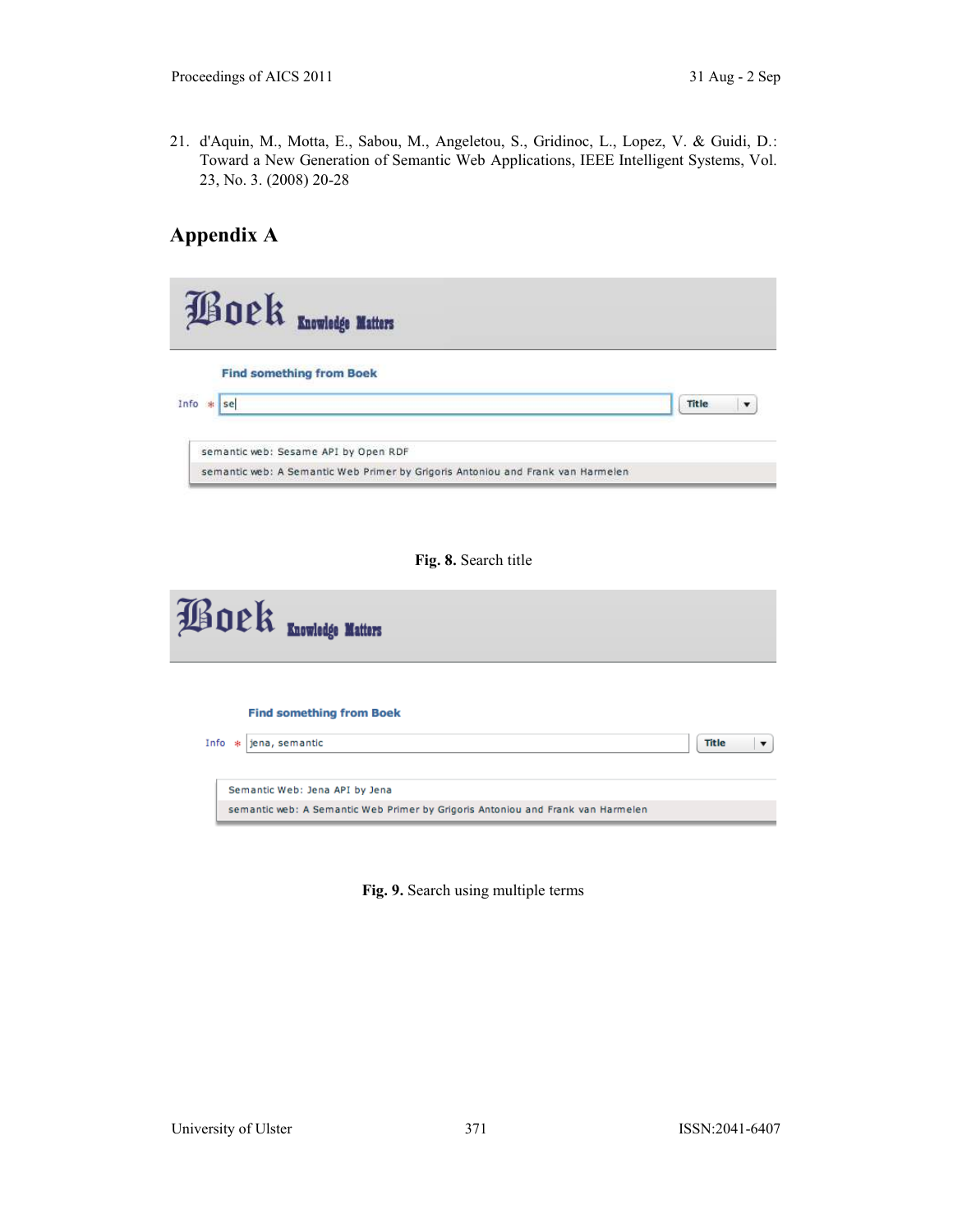

Return

Boek updated with new topic. Some matching topics

 $\lesssim$ 

| Semantic Web: Jena API by Jena                                                  |
|---------------------------------------------------------------------------------|
| semantic web: Sesame API by Open RDF                                            |
| semantic web: A Semantic Web Primer by Grigoris Antoniou and Frank van Harmelen |
| SPARQL, RDF: SPARQL Query Language for RDF by W3.org                            |
| SPAROL, Semantic Web: SPAROL reference card by Dave Beckett                     |
| ARQ, Jena, Semantic Web: ARQ query processor by Jena                            |
| Semantic Web, OWL: User manual for the OWL Ontology API by w3.org               |
| Semantic Web, AI: Scripting Intelligence by Mark Watson                         |
| Semantic Web, RDF: RDF Introduction by w3 Schools                               |

**Fig. 10.** Add data result showing matching topic on subject added

|           | <b>Boek</b> Enowhedge Matters                          |                          |
|-----------|--------------------------------------------------------|--------------------------|
|           | <b>Enhance Boek Knowledge Base</b>                     |                          |
| Title *   | SPARQL reference card                                  |                          |
| Subject * | SPARQL                                                 |                          |
| Author *  | Dave Beckett                                           |                          |
| URL 来     | ttp://www.lirt.bris.ac.uk/people/cmdjb/2005/04-sparql/ | Please enter a valid URL |
|           | <b>Submit</b><br>Reset                                 |                          |

**Fig. 11.** Invalid URL validation error